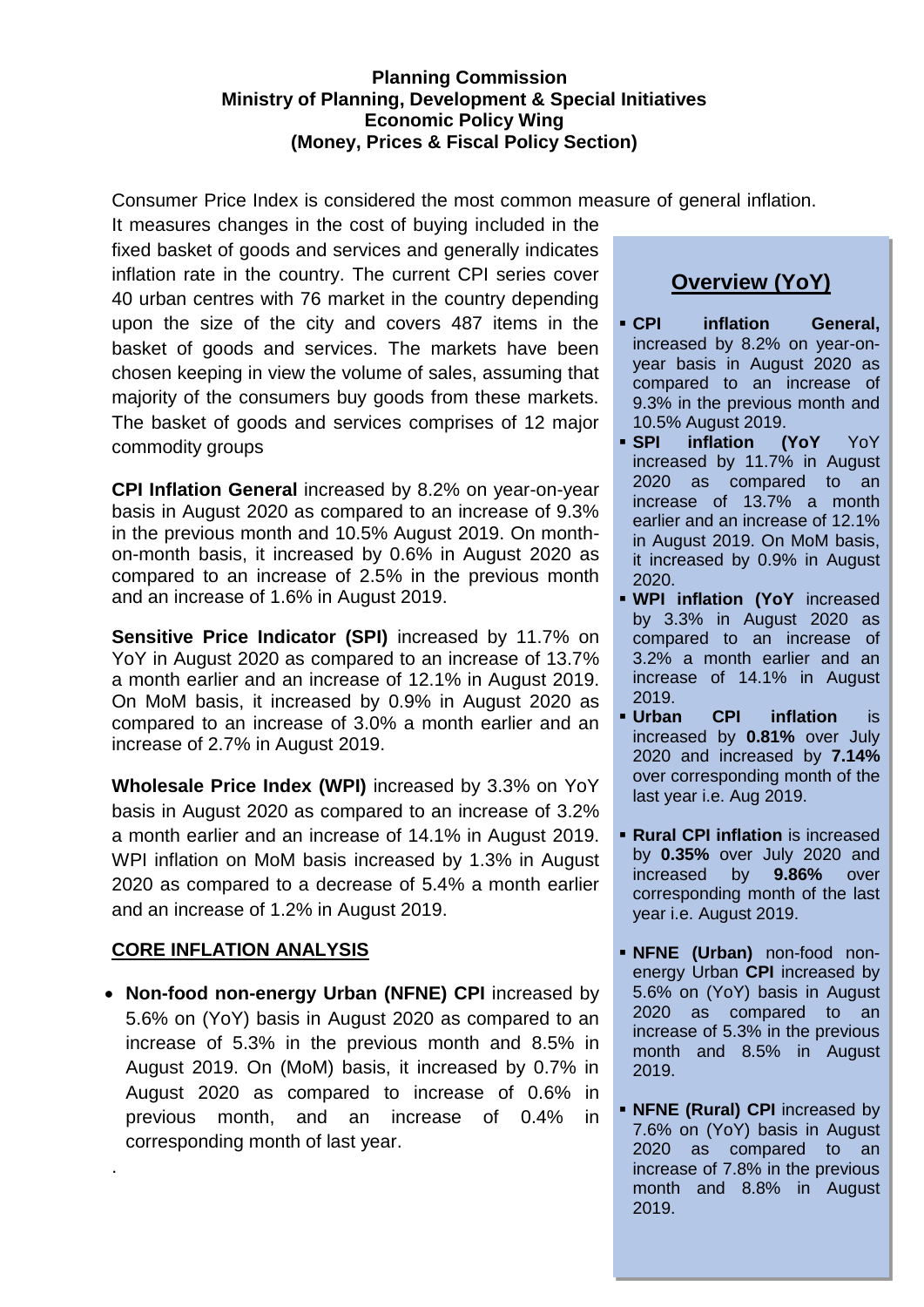|  | <b>Non-food non-energy Rural CPI</b> |  |
|--|--------------------------------------|--|
|--|--------------------------------------|--|

increased by 7.6% on (YoY) basis in August 2020 as compared to an increase of 7.8% in the previous month and 8.8% in August 2019. On (MoM) basis, it increased by 0.8% in August 2020 as compared to an increase of 1.1% in previous month, and an increase of 1.0% in corresponding month of last year

**The Urban Consumer Price Index** of August 2020 increased by **0.81%** over July 2020 and

|                | <b>Average July- August</b><br>% changes |               |                  | <b>August over August</b><br>% changes |       |       |  |
|----------------|------------------------------------------|---------------|------------------|----------------------------------------|-------|-------|--|
| Index          | 2020-<br>2021                            | 2019-<br>2020 | $2018 -$<br>2019 | 2020                                   | 2019  | 2018  |  |
| CPI (National) | 8.74                                     | 9.44          | 6.42             | 8.21                                   | 10.49 | 6.17  |  |
| CPI(Urban)     | 7.48                                     | 9.67          | 6.44             | 7.14                                   | 10.64 | 6.16  |  |
| CPI(Rural)     | 10.71                                    | 9.07          | 6.39             | 9.86                                   | 10.27 | 6.20  |  |
| SPI            | 12.72                                    | 10.49         | 3.56             | 11.73                                  | 12.09 | 2.91  |  |
| WPI            | 3.24                                     | 13.67         | 16.52            | 3.26                                   | 14.06 | 16.72 |  |

#### **Period Average and YoY % Change**

**7.14%** over corresponding month of the last year. Main contributing commodities prices which varied on month-on-month basis are given below:

#### **Food Items**

**Increased**: Sugar (13.53%), Wheat (11.95%), Onions (10.4%), Bakery and confectionary (6.65%), Potatoes (5.85%), Wheat flour (5.44%), Beans (5.01%), Milk fresh (4.79%), Spices (2.81%) Readymade food (2.22%) and Rice (0.31%).

**Decreased:** Chicken (36.45%), Tomatoes (31.83%), Fresh fruits (23.15%), Pulse moong (6.5%) vegetables (2.78%), Pulse mash (2.28%), Fish (1.87%), Gram whole (1.78%), Eggs (1.33%),Pulse gram (1.29%), Besan (1.21%), Pulse masoor (0.98%), Vegetable ghee (0.86%) and cooking oil (0.59%).

#### **Non-food Items**

**Increased**: Electricity charges (11.61%), Transport services (5.41%), Cleaning and laundering (4.47%), Motor fuel (3.34%), Construction wage rates (1.44%), Medical tests (1.29%), and household equipment  $(1.12\%)$ .

**Decreased:** Liquefied Hydrocarbons (0.68%).

**The Rural Consumer Price Index of August 2020** increased by **0.35%** over July 2020 and **9.86%** over corresponding month of the last year. Top few commodities which recorded increase and decrease are given below:

#### **Food Items**

**Increased:** Sugar (13.31%), Wheat (7.89%), Wheat Flour (4.36%), Potatoes (3.73%), Sweetmeat (2.63%), Milk Fresh ( 1.79%), Rice (1.76%), Eggs (1.43%), Cigarettes( 1.04%), Readymade Food (0.91%) and Meat (0.74%).

**Decreased**: Tomatoes (33.94%), Chicken (31.9%), Fresh fruits (25.42%), Pulse Moong (9.66%), Vegetables (8.66%), Pulse Mash (4.55%), Spices